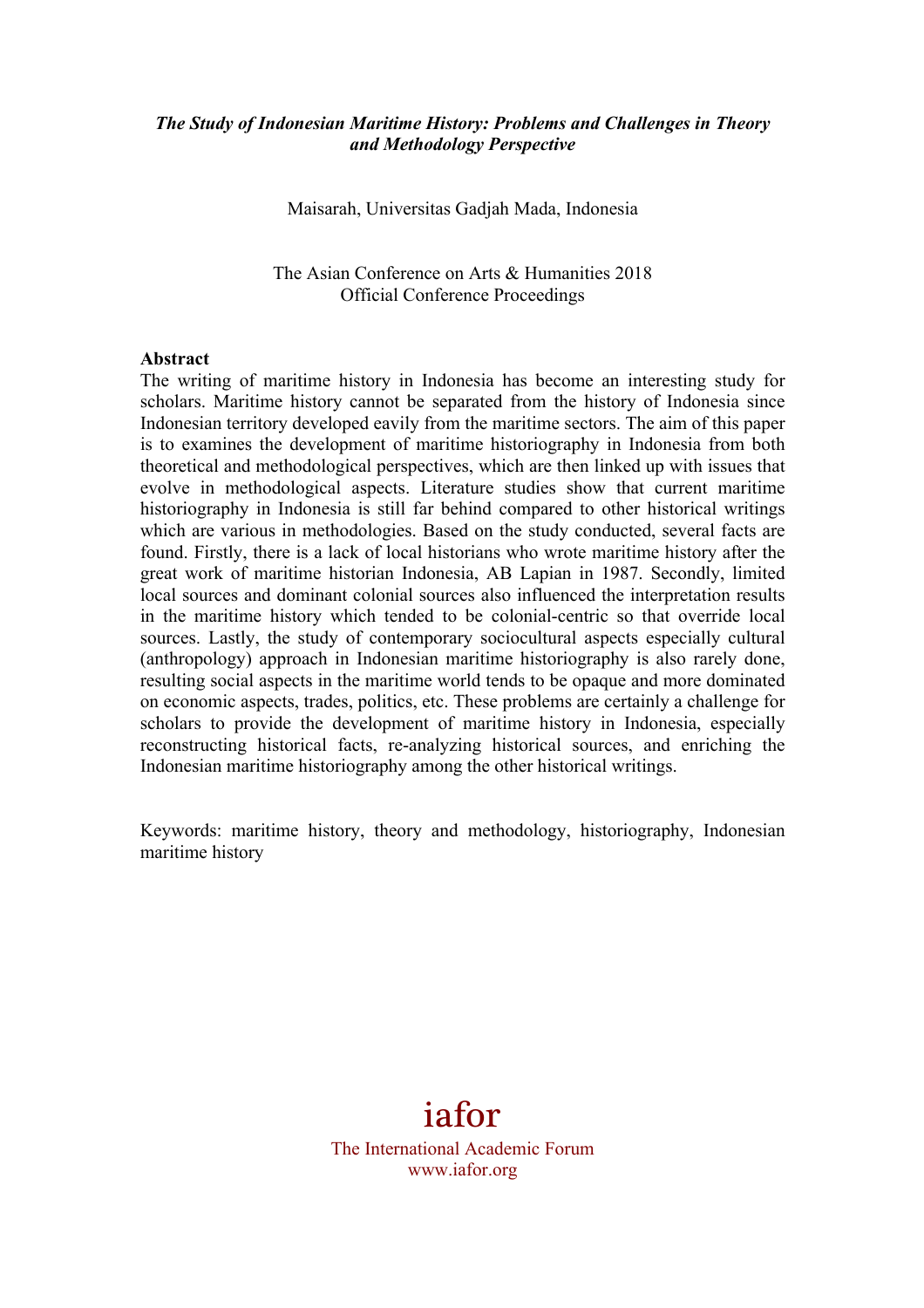# **Introduction: Maritime History as An Important Part of Indonesian History**

The problem raised in this paper is about the problem of maritime historiography in Indonesia in the methodological perspective in the 20th century. The analysis is done by using qualitative method which produces descriptive data obtained from literature study about Indonesian maritime history researchers. Research on the maritime history desperately needs to be developed because maritime history has a deep meaning for Indonesian history, since Indonesia is mainly developed from the maritime sector. The vast majority of maritime kingdoms in Indonesia show that their ancestral lives were heavily dependent on maritime sectors, in terms of inter-island shipping, the utilization of marine natural resources, to marine trade with traders from other regions as well as international traders. From various parts of Indonesia spread many large ports. Also many cultural relics depicting the prowess of Indonesian ancestors as sailors. History has also mentioned that the unity of Indonesia is due to the greatness of the maritime fleet.

Since the 9th century AD, with a rugged boat, Indonesian has sailed away for a voyage. The increases in commodity trading on the sea are encouraging the emergence of maritime-dominated kingdoms such as Kutai, Sriwijaya, Tarumanegara, etc. History also noted that the nautical life of the Indonesian nation was born long before. This is shown by the findings of prehistoric sites and history. Not many sources can be extracted to show the history of Indonesian shipping in prehistoric times. Few sources in oral and reliefs depicted on the temples of both Hindu and Buddhist temples as well as some writings and news from the Chinese traders, Arabs, Indians who had sailed to Indonesia in his day.

When discussion about the world of the sea and maritime, one should not only talk about the world of shipping and trading alone. The subject of maritime history as a whole may include broader things such as fishing activities, hunting, international maritime law, naval history, ship history, ship design, shipbuilding, navigation history, history of maritime-related science, marine exploration, trade and maritime economics, sailing, seafront activities, lighthouse history, maritime-themed literature, maritime-themed art, social history of sailors, pirates and passengers and sea-related communities.

Abdul Rahman Hamid1 in the book of *Sejarah Maritim Indonesia* (History of Indonesian Maritime) explained that maritime history includes not only common description in regards to the sea and dealing with sea shipping and trading. As introduced by Lapian, a deeper elaboration was conducted by some researchers on this field by some foreign historians on the maritime world of Southeast Asia whose scope of study includes trading, shipping, and pirating. Abdul's approach to describing the maritime history includes the study of people interaction in the past which deals with aspects of maritime, especially sailing and trade which includes social, economic, political and even cultural aspects.

Furthermore, Suhartono2 added that maritime history is one of the essential categories of Indonesian history. Given that Indonesia is an archipelagic country, it is

<sup>&</sup>lt;sup>1</sup> Abd Rahman Hamid, Sejarah Maritim Indonesia, (Yogyakarta: Ombak, 2013), p 11.

<sup>&</sup>lt;sup>2</sup> Suhartono W Pranoto, *Teori dan Metodologi Sejarah*, *(Yogyakarta: Graha Ilmu, 2014), p 108-109.*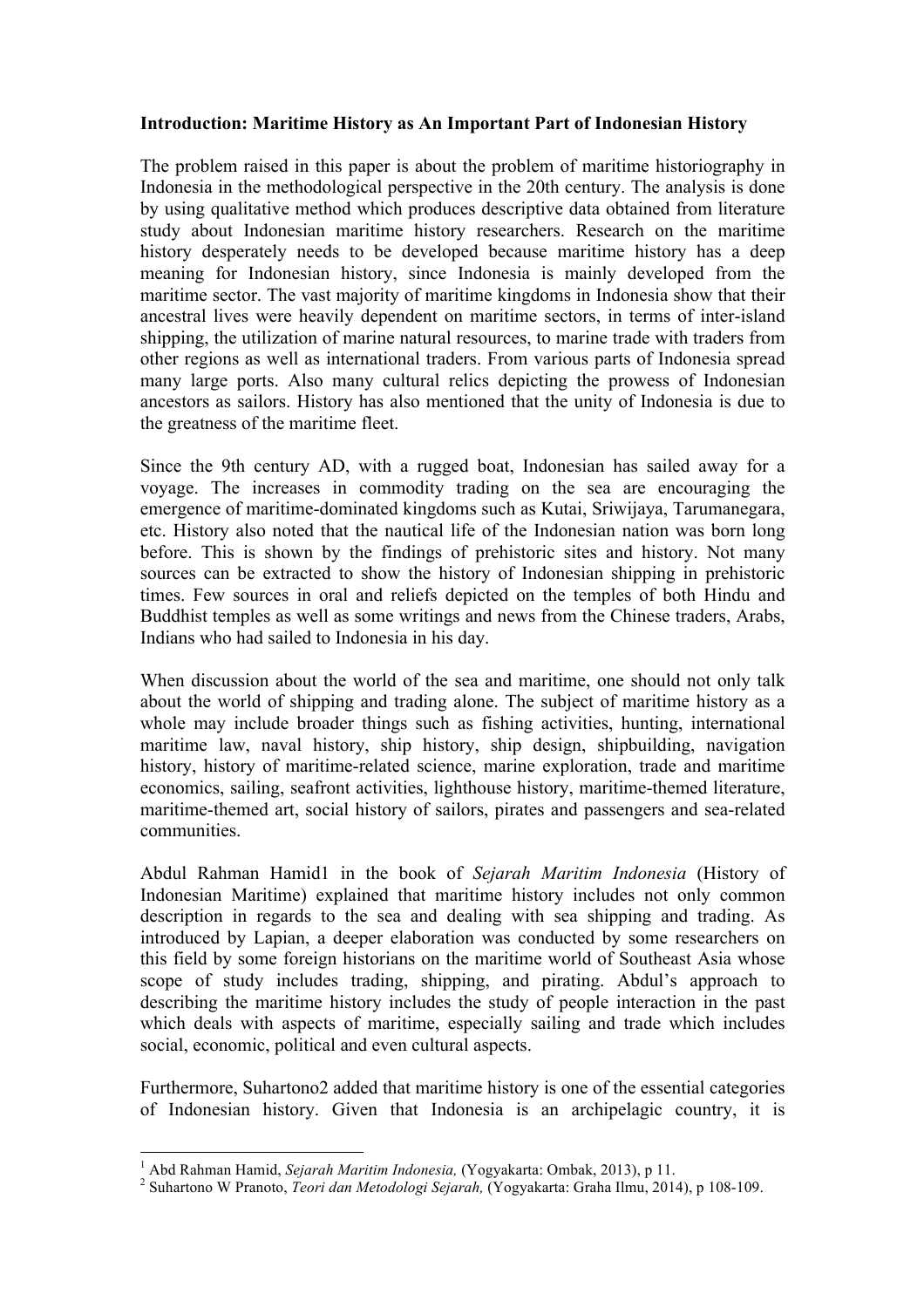unfortunate not to explore Indonesian maritime history. Since the time of old Asian trading, the kingdom of Srivijaya has reached its glory due to commerce and voyages. Similarly, when Majapahit kingdom developed, social-political relations spread across Nusantara islands, especially when almost all of the kingdoms has a port. Moreover, the mainland kingdom also connected with river traffic to the ocean port. In the Dutch colonial era, conquering expeditions were carried out on the sea. The conquest of the dispersed kingdoms across Indonesia was conducted within the framework of *Pax Neerlandica,3* although only in the early 20th century the kingdoms of Indonesia were under colonial political hegemony in 1824.

In regards to the trading and shipping across the islands in terms of maritime history, one should observed the trading method for maritime history research such as how many items transported, where to go, who sends the issues, the competition with other merchants, and how long the voyage and tax breaks become a problem in maritime history. Firmly with maritime history, fisherman's history, fisheries, piracy is part of this history but has not been widely published.

# **Some Problems and Methodological Analysis of Maritime Historiography in Indonesia**

# **A. The Dominance of Colonial Sources And Its Impact On Indonesian Maritime History Interpretation**

Sources in history can be oral and written sources, photos, videos, and more. The source of history could be divided into three categories4, such as

a. Written sources

Information in the form of a written report that contains the historical facts. These sources can be found in stone, wood, paper, cave walls.

b. Oral sources

Statements that were spoken by the perpetrator or witness events that occurred in the past. This source is the first source that humans use to inherit historical events, but their actual content is insufficient because it depends on the impressions, memories, and interpretations of the narrator.

c. Material sources

<u> 1989 - Johann Stein, marwolaethau a bh</u>

Any information which is obtained from the cultural heritage of material objects or commonly called ancient or ancient objects. This source can be found in objects made of stone, metal, wood, soil.

Historical sources also could be divided into primary and secondary sources. The primary source is the testimony of a witness who saw historical events with his own eyes or the five senses or other mechanical devices present at the event (eyewitnesses, e.g., cameras, typewriters, stationery, etc.). The primary source should exist in the same era with the events told. Secondly, secondary sources are the testimonies of people who are not eyewitnesses, i.e., someone who is not on occasion. For example,

<sup>&</sup>lt;sup>3</sup> Pax neerlandica is a colonial politics that is referred to as the unity of the Indonesian archipelago under the Dutch colonial power, which has the meaning of unification.

<sup>4</sup> Sulasman. *Metodologi Penelitian Sejarah.* (Bandung: Pustaka Setia, 2014), p 95.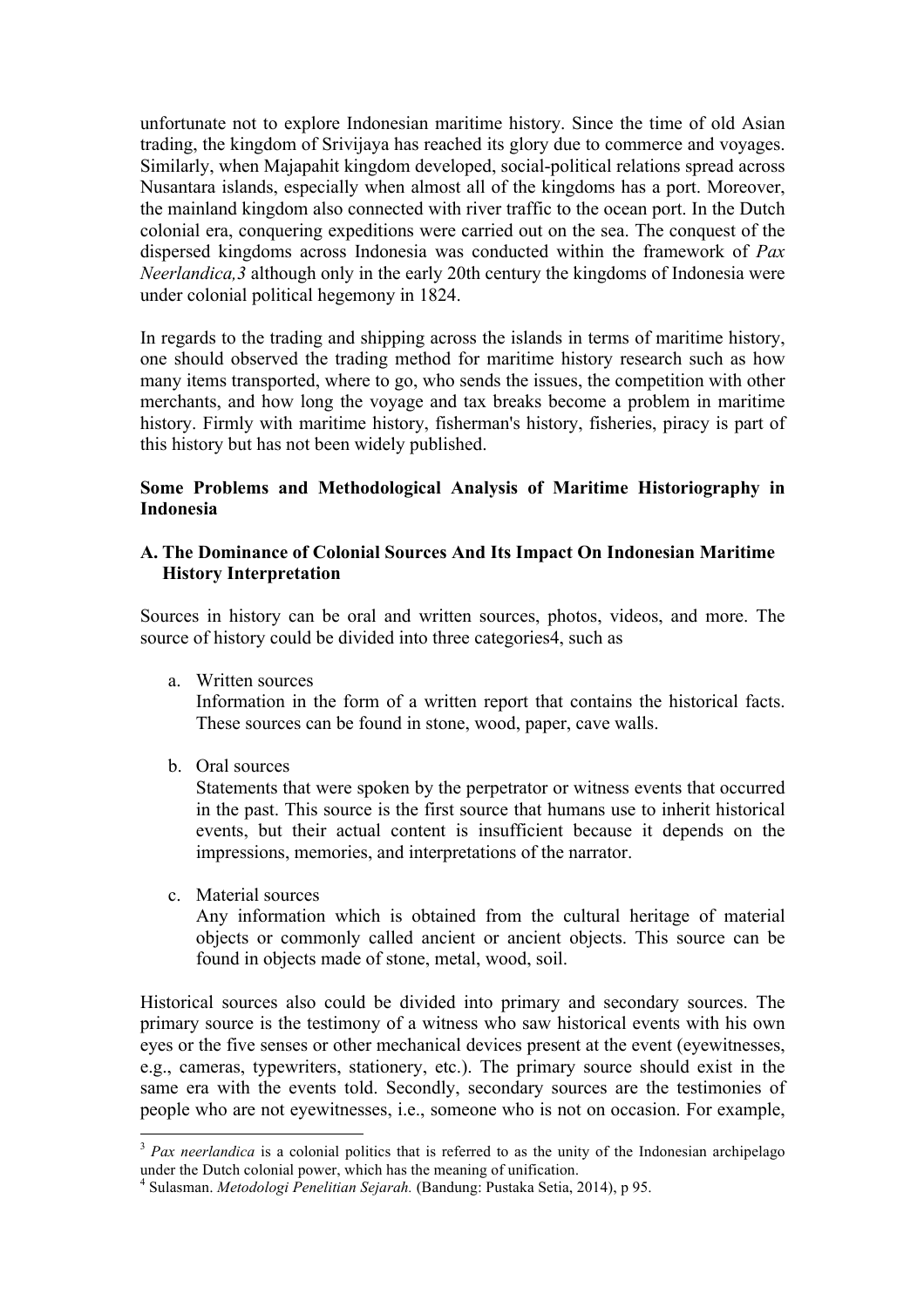newspaper coverage could be a secondary source since it may not be a direct product produced by an event, but more likely is the journalist that is reporting the actual incident happened.5

Rahayu S, Hidayat6 stated that in the historiography of Indonesia, there is a period known as a "period of colonization", When the Indonesian history is documented in the context of colonial expansion and interest, it could be seen that Indonesia became part of Nederlandsch-Indies. Historical documentation was conducted by Dutch historians in the context of colonial power. Since that is the case, one could observe that the majority of the documents focused on the emerging local kingdoms that come into contact with VOC and the Dutch East Indies government. The fact that Indonesian historiography from the period before the twentieth century was heavily written by the Dutch authors is mainly due to the inaccessibility of local people as the primary source of the period. This condition also added with the limitations of the local archives that could be found.

Rahayu added that the archive collected in the Netherlands are in fact insufficient to provide the expected data to enable a careful analysis the content to the actual conditions of the regions in Indonesia. It is obvious that the documents submitted by the government in the Netherlands Indies to the colonies are emphasizing Netherland's policy-related affair, whilst the particular issues most likely kept in the office of the *Algemeene Secretarie7* itself or in a regional archive collection as a reference to the governor-general on that time.8

Some studies of maritime history has been done by historians of both Indonesian historians and foreign historians interested in writing Indonesian. However, is still widely used colonial documents as its source. One example of the most famous writings in maritime history is the dissertation of AB Lapian in 1987 entitled *"Orang Laut - Bajak Laut - Raja Laut: Sejarah Kawasan Laut Sulawesi Abad XIX"* ", translated as "People of the Ocean - Pirates – Ocean Conquerer: The History of the Sulawesi Maritime Region on the 19th Century" is considered to have opened a new chapter in the writing of maritime history and the history of the region in Indonesia.

On his writing, AB Lapian talks a lot about the condition of the sea in Sulawesi in the nineteenth century. AB Lapian uses a social and cultural approach in explaining and dividing the typology of society in the Sulawesi sea region. He told that the maritime community was divided into sea people, pirates, and rulers. AB Lapian also describes in detail the climatic, topographical, and maritime language and cultural systems that used at that time. He also narrated the interactions between ethnic groups and immigrants entering the Sulawesi Sea until the arrival of Portuguese and Spanish.9

<u> 1989 - Johann Stein, marwolaethau a bh</u>

<sup>5</sup> *ibid*

<sup>6</sup> Rahayu S Hidayat, dkk, *Sumber Sejarah dan Penelitian Sejarah.* (Depok: UI Pres, 1998), p 4.

<sup>7</sup> *Algemeene Secretarie* was an important institution in the time of the Netherland Indies tasked with collecting, processing and producing information in the Netherland Indies. This institution is a liaison institution between the Netherland Indies rulers and the Dutch central government in Hague (Den Haag)<br><sup>8</sup> Rahavu S Hidavat. dkk. *Sumber Seiarah dan Penelitian Sejarah*. (Depok: UI Pres, 1998), p 4.

<sup>&</sup>lt;sup>9</sup> Lapian, A.B. 2009. *Orang Laut, Bajak Laut, Raja Laut : Sejarah Kawasan Laut Sulawesi Abad XIX.* Jakarta: Komunitas Bambu.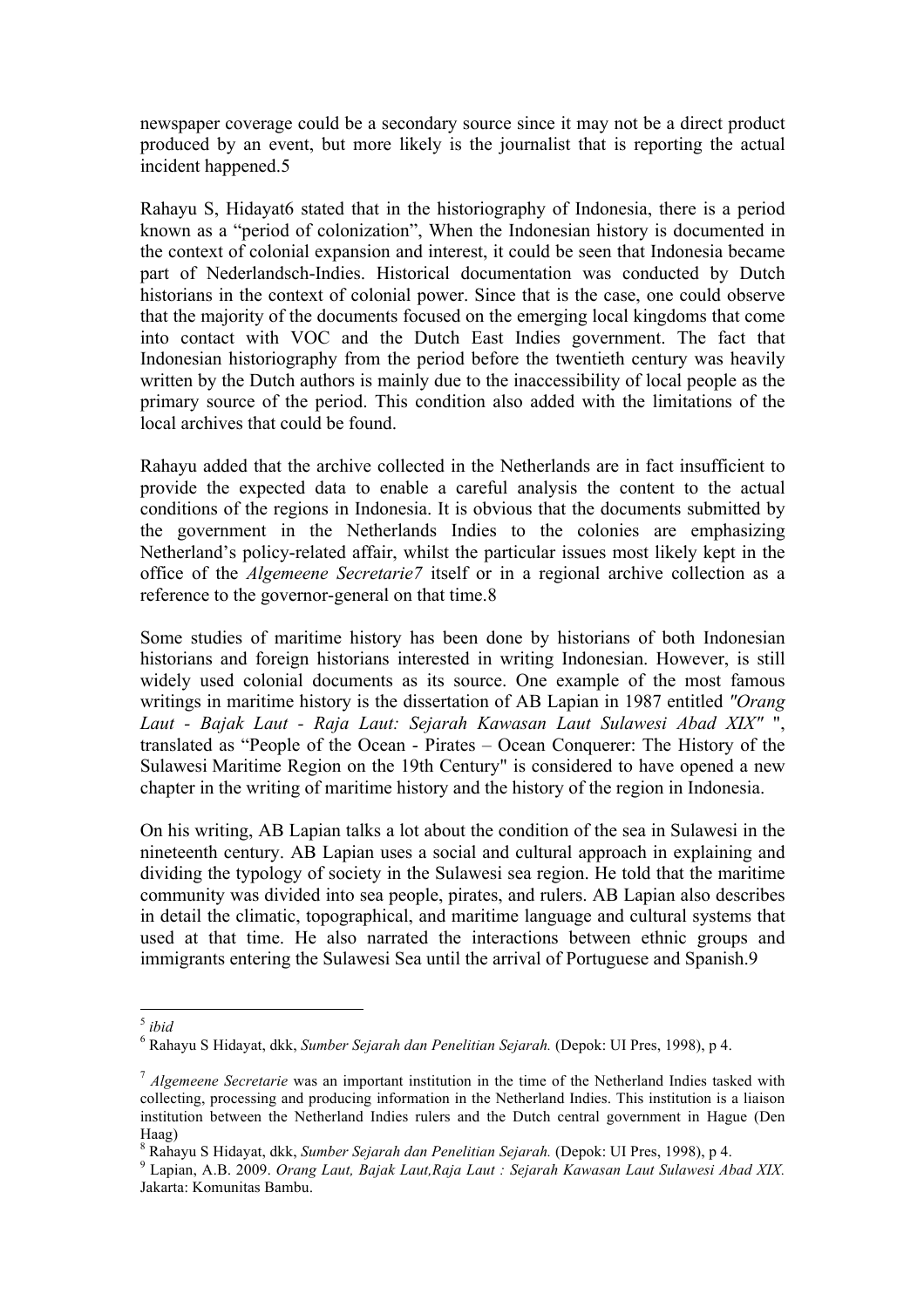Some problems appear when writing maritime history. For example, many researchers complained about minimal issues and difficulty in obtaining historical sources. In the introduction to his writings, AB Lapian stated that the temporal range was limited in the nineteenth century because the source of history was more abundant than the previous era. Indigenous sources on the issues highlighted are found to be minimal, especially the primary sources. With the limited sources provided on his book, resulting the primary document was based on colonial documentation which obviously have an impact on his interpretation.

In an attempt to provide historical explanations, historians often forget that they are bound by the logic that has been accepted by all sciences in giving an authentic interpretation. The ability to collect resources should be accompanied by the capabilities to explain the situation. Errors do not distinguish reasons, causes, conditions, and motivations. This difference between the four is closeness to events.10 Sulasman added that the various interpretations of the historians of the same event are not technically contradictory, but dependent on the original notion (the absolute cause of the same event) which is absolute-in this case not universally shared. From here, it appears that in thinking, the subjective element becomes functional and this factor limits or alters the nature of objectivity that the historian expects to believe.11

In describing pirates, AB Lapian uses more colonial notion in explaining the concept of pirates. Pirates are defined as people who live by taking the goods from the ships they plowed. Among the famous pirates in Southeast Asia, especially in Sulawesi ocean, are Sulu pirates, Mangindanao, and Balangingi. Pirates are often said to be a crime because to get everything, they use violent means and are often accompanied by murder. In every action they always take prisoners in the ship they plow to land and sell the crew to people in need of labor to work on their land. They are employed in fields belonging to rich peasants who own vast lands. To make the voyage to a distant place to find slaves to sell, these pirates need the services of a person who knows the situation of the sea. Therefore they should be related tot he sea people who have more knowledge with the condition on the sea. In this case, there is a mutual relationship between sea people and pirates in a sense that they could also get protection from pirates to external threats. On the other hand, pirates could obtain skilled manpower from sea people as a navigator.

Since the early 19th century, the influences of pirates in Indonesia began to diminish as they were hunted down by the colonial government who regarded them as a criminal. This conditions also added to the movement of foreign pirates started to roam across the Indonesian archipelago. At first they were still able to face the pressure given by foreign pirates, but eventually, they got cornered, especially with the policy made by the colonial government to stop the pirates and considers them criminals at sea. In this case, the colonial government began to hunt against pirates, and those found guilty and commit crimes in the sea will be sentenced to death. Pirates in the sense of the colonial government can be divided into two types, first called pirates as pirates who engage in illegal marine activities, and contrary to applicable law. Then the second is a korsario, or a legal pirate issued by the

 

<sup>&</sup>lt;sup>10</sup> Kuntowijoyo. 2013. Pengantar Ilmu Sejarah. Yogyakarta: Tiara Wacana. Pp. 139<br><sup>11</sup> Sulasman. 2014. *Metodologi Penelitian Sejarah. Bandung*: Pustaka Setia. Pp 115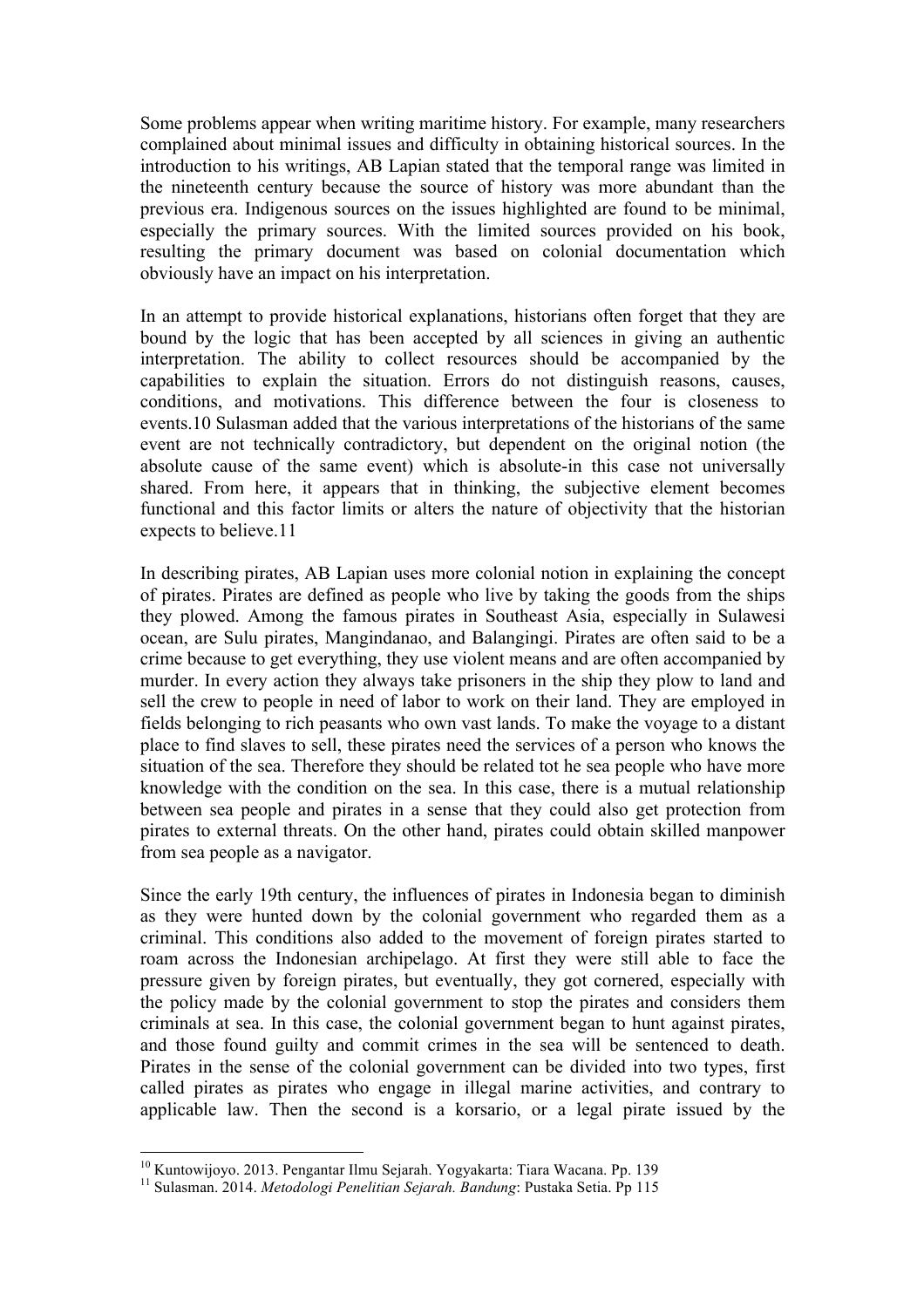government to catch the other pirates. They also aim to hijack or capture ships sailing on the territorial sea of the colonial government.12

From the explanation presented by AB Lapian above it is clear that the concept of pirates is a given term from the colonial side who feel disturbed interests in the Sulawesi Sea region. The idea of piracy has a meaning derived from colonial culture of people who commit acts of violence and violence in the sea without being authorized by the ruling government. Besides, in addition to economic motives, if it connected with war, the pirate phenomenon gets a new dimension that is the political motive as the driving factor.

In another context, the notion of pirates when associated with conditions outside colonial perception would have other meanings. One of them is based on the writings of Ota Atsushi13 entitled "Pirates or Entrepreneurs? The Migration and Trade of Sea People in the Southwest of Kalimantan, circa 1770-1820 "provides an explanation of the general fact that West Kalimantan has experienced an economic decline in its time needs to be reconstructed. In fact, the presence of sea people and pirates in Pontianak sea region actually improve the socio-economic life of Borneo at that time especially in the field of trade. It seems that Ota is trying to reconstruct historical facts and to reanalyze the sources of colonial history because it involves the interests of the rulers of their time.

Another study comes from Gusti Asnan's writings in his book with his original tittle*; Dunia Maritim Pantai Barat Sumatera* or Maritime World in West Coast of Sumatra. In his writings, Asnan much discussed aspects of shipping and trade on the West Coast of Sumatra. From a methodological perspective, Asnan explains the dynamics of trade and shipping of the West coast of Sumatra within the framework of economic politics of the Dutch Colonial Government covering various colonial economic policies. In addition, Asnan also sees the involvement of Indies non-governmental groups in the following trade and trade activities with cooperation and competitiveness among fellow economic actors involved in the region.14

Asnan explained that in 1814 as the realization of the London Agreement, the British were forced to return Indonesia to the Netherlands and because the VOC had disbanded, the west coast of Sumatera (including West Sumatra) was automatically controlled by Netherland Indies government on May 22, 1819. When there were local upheavals (Padri War, 1824) led by Tuanku Imam Bonjol, to strengthen his power the Dutch East Indies government also launched a strategy of *devide et impera,* or roughly translated as political bring into conflict. The Dutch East Indies government stirred up and engaged in local Padri conflict by providing assistance to traditional leaders who were almost defeated by the Padri movement.15

 

<sup>12</sup> A.B Lapian, *Orang Laut, Bajak Laut,Raja Laut : Sejarah Kawasan Laut Sulawesi Abad XIX,* (Jakarta: Komunitas Bambu, 2009)

<sup>&</sup>lt;sup>13</sup> Ota Atsushi, "Pirates or Entrepreneurs? The Migration and Trade of Sea People in Southwest Kalimantan, C 1770-1820. 2010"*,* No. 90, *Southeast Asia Program Publications at Cornell University,*  2010.

<sup>14</sup> Gusti Asnan, *Dunia Maritim Pantai Barat Sumatera,* (Yogyakarta: Ombak, 2007). <sup>15</sup> *Ibid*. p 68-75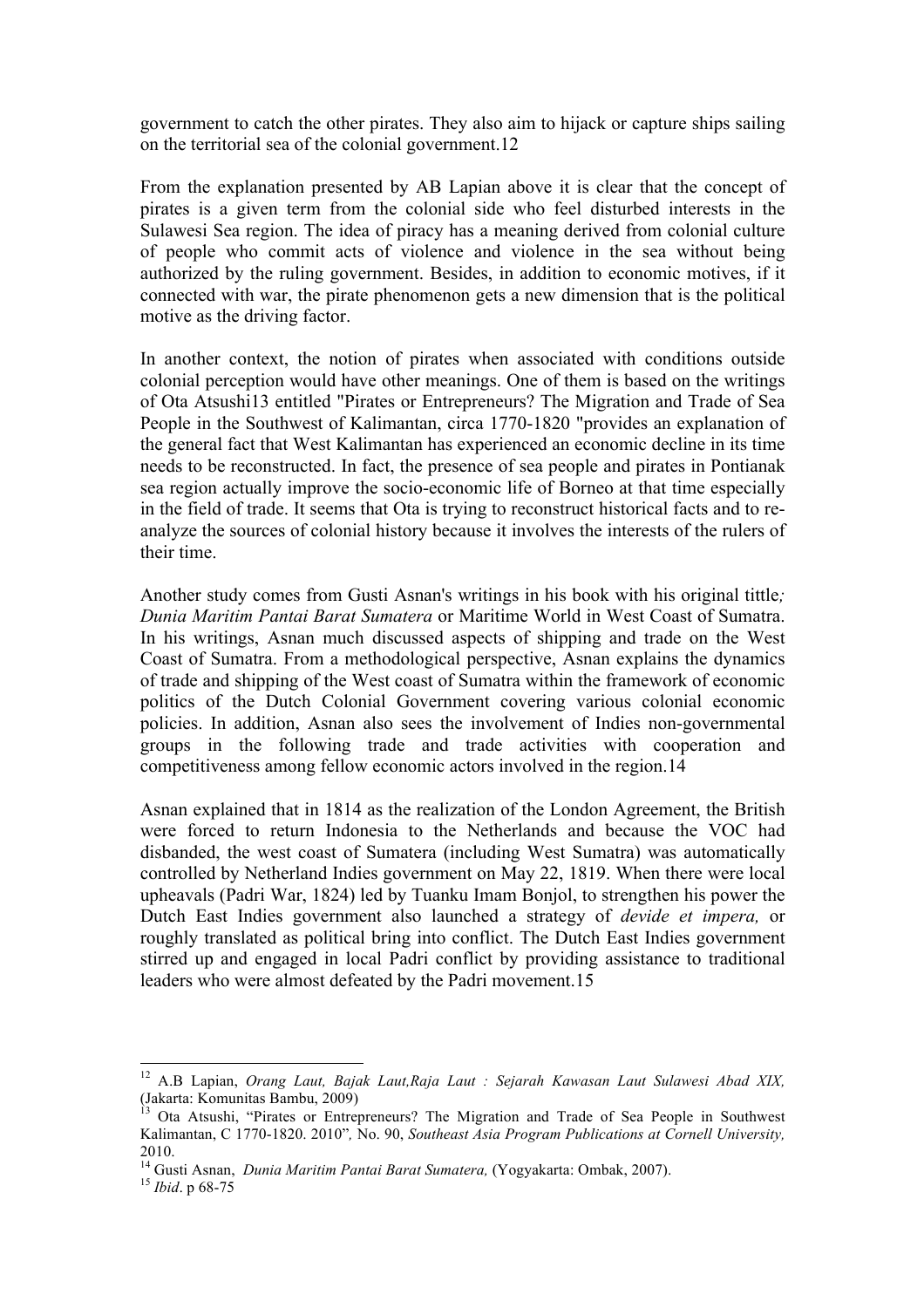On the other hand, even though the Dutch have created *rust en orde,* which is controlling the Padri Movement, it does not mean that the coastal waters of Sumatera are clean from disturbance. Disturbances also come from the pirates who allegedly came from Aceh. In the war of Padri, there is also a presence of pirates Sidi Mara as a figure of the hero who helped the Padri movement. Sidi Mara is an intermediary merchant who trades liaison between Acehnese and Padrians. He supplied the Padrians with goods such as weapons, clothing, salt, fish, and others which he bought from Acehnese.

Gusti Asnan also mentioned the share of pirates known as Sidi Mara is also involved in the fight against the Dutch. The presence of Sidi Mara pirates helped Padrians to besiege the Dutch around the coast. The pirate activity on the western coast of Sumatra in the 19th century was to against the sailing merchant vessels, the settlements of the people who cooperated with the Dutch and also because of political motives. Sidi Mara pirates, according to a Dutch report, usually raiding villages on the beach that had fallen into the hands of the Dutch. Typically, the ships that sail around the waters of Sumatra will be safe from pirates when flying the flag of Aceh. In addition, the ship that often got the hunk is a ship or boat that is sailing towards the territory of the Dutch East Indies government. It means that the ships are considered as an enemy to the pirates for recognizing the existence of the Dutch East Indies government.

Dien Majid also explained that during the Padri war, a man named Sidi Mara mustered the power to expel the Dutch before touching Aceh.16 The Padrians who moved north of Pasaman succeeded in occupying the waters of Bangis, while the sea guard was assisted by the boats of Aceh under the leadership of Sidi Mara.17 To defeat it, the Dutch East Indies Government established security posts in several coastal cities and also sent military expeditions.

Based on the discussion above, it is clear that the naming of the term pirate as a rebel is a term born from the eye of colonial that considers them an enemy that can disrupt the course of power. On the other hand, pirates precisely as 'comrades' who helped the resistance drive out colonial influences especially in the Padsri movement in West Sumatra. These small narratives should receive further attention in Indonesian historiography, especially in the maritime field. As a historian, one must be keen to analyze colonial sources as this will have an impact in providing historical interpretation and explanation.

In terms of the selection of sources of history originating from local sources, it seems that Irawan Djoko Nugroho's research in his book; *Majapahit Peradaban Maritim, Ketika Nusantara Menjadi Pengendali Pelabuhan Dunia,* translated as "Civilization of Majapahit Maritime, When the Archipelago Becomes a Controller of the Naval World" , it has given an additional color in the writing of Indonesian maritime history. The author uses local sources of Nagarakartagama, Kidung, and other inscriptions to get a more detailed picture of the history of Majapahit. Evidently, with the use of local sources, this result is very different from the history of Majapahit known during

<sup>&</sup>lt;sup>16</sup> Dien Majid, *Catatan Pinggir Sejarah Aceh, Perdagangan, Diplomasi, dan Perjuangan Rakyat,*<br>(Jakarta: Yavasan Pustaka Obor. 2014). Pp 170-171.

 $\frac{17}{17}$  Marwati Djoened Poesponegoro, and Nugroho Notosusanto, *Sejarah Nasional Indonesia IV*, (Jakarta: Balai Pustaka, 2008), p 205.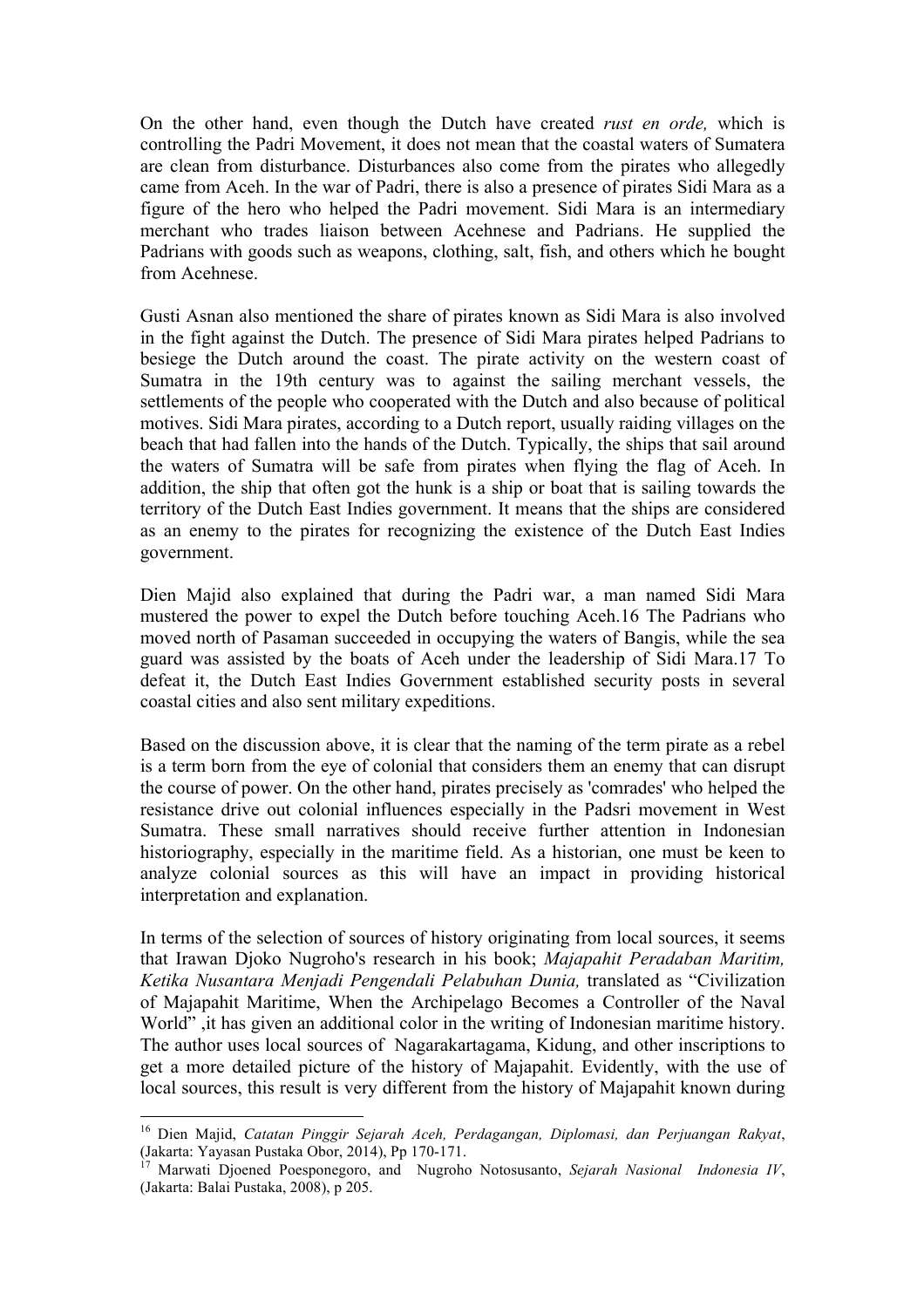this much written by foreign historians who are fixated on colonial references. But that does not mean that Irawan disregard the colonial archives as a comparison material. He tried to rectify the history of Majapahit that had been known.18

Similar to Linda Smith's view in her book; Decolonizing Methodologies, she is firmly opposed to the source and style of historical writing born out of the thinking the colonial (west). The colonial view of the colonized peoples is considered as a primitive nation, away from the intellectual world and unable to spawn an idea for the sake of civilization, even found not a whole person. When history is written on the basis of Western interpretation, colonized peoples will be marginalized from the writing of the history of their own people. Historical literature in the hands of the West according to Linda has been designed to dominate the interests of their own power so that the paper was inseparable from the story that the West was successful in bringing change for the colonized peoples.19 This is the reason why in her book Linda always insisted that the colonized peoples should open their eyes, reconstruct the history and criticize the history of the Western view.

Bambang Purwanto in his book; *''Gagalnya Historiografi Indonesiansentris''*, translated as "The Unsuccessful of the Historiography Indonesian centric" states that Indonesian centric in historiography could be interpreted as a written history, making the people of Indonesia as its primary focus, and viewed from the perspective of the nation. Theoretically and philosophically, within the Indonesian tradition, Indonesian history is understood from within that is oriented towards Indonesian society as a whole of the nation.20 This is the problem of Indonesian history writing. Not many historians write about Indonesia as an identity. Many of Indonesia's historical literature are dominated by colonial sources and Western mindsets that seem to represent Indonesia was born from the touch of the west. Although it is realized that Indonesia is not separated from the stains of the colonists 'thinking`, but what needs to be emphasized here is when Indonesia's offer to write Indonesia as a national identity that has been rooted long before the intervention of the west.

# **B. Blurred Anthropological Cultural Approach in Maritime Studies.**

The study of Indonesia's maritime history is still rare in the realm of Indonesian historical tradition. This shortage also causes the study of maritime history is still far behind from other histories such as rural history, political history, economic history, and so forth. Some examples of such maritime history literature, such as AB Lapian and Gusti Asnan discuss maritime history by focusing on the material, demographic and socio-economic and political conditions of the shipping economy. So far, studies on sociocultural aspects, especially cultural approaches or anthropological approaches in Indonesian maritime history are still rare done. Abd Rahman Hamid explained that maritime history is a study of human activity in the past related to aspects of maritime, especially sailing and trading which includes social, economic, political and even cultural issues. The study of maritime history directed towards culture or

<u> 1989 - Johann Stein, marwolaethau a bh</u>

<sup>18</sup> Irawan Djoko Nugroho, *Majapahit Peradaban Maritim Ketika Nusantara Menjadi Pengendali* 

<sup>&</sup>lt;sup>19</sup> Linda Tuhiwai Smith, *Decolonizing Methodologies*, (Yogyakarta: Insist, 2005)<br><sup>20</sup> Bambang Purwanto, *Gagalnya Historiografi Indonesiasentris*, (Yogyakarta: Ombak, 2006), p 11.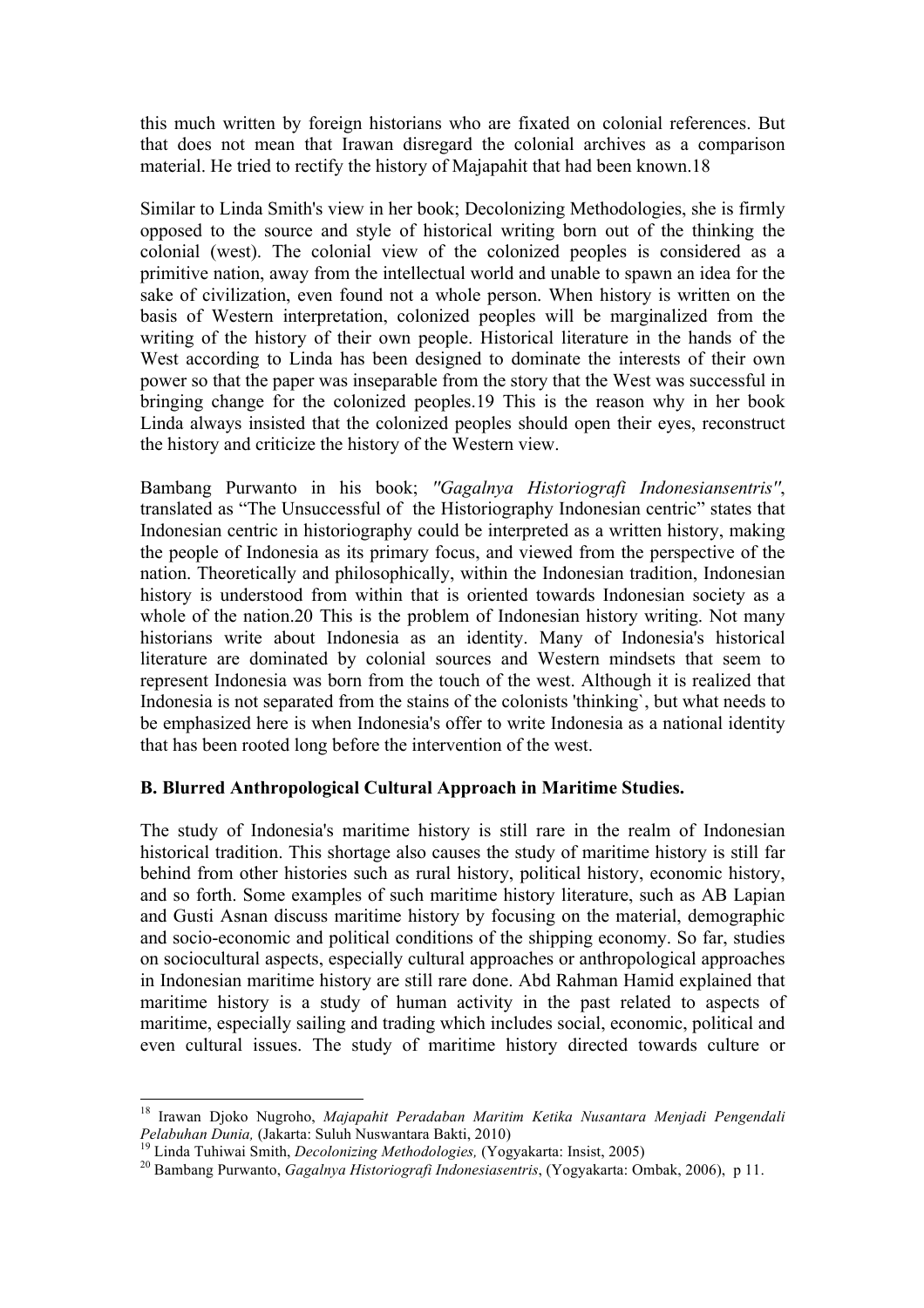anthropological approach (cross-cultural) could be a formula to overcome the problems of the Indonesian nation today especially in the integration of the nation.21

Research on maritime history is dominated by economic aspects of trade, politics, shipping, etc. However, at least some maritime historical research with methodological using cultural approach has been done as in the book*: ''Arus Balik Memori Rempah dan Bahari Nusantara Kolonial Postkolonial''*, translated as "Flow back Memory of Spice and Maritime Archipelago Post-colonial Archipelago has made a valuable contribution. Methodologically", this book uses various social science approaches in looking at the maritime history of the Indonesian archipelago. This book stretched from the past when maritime civilization became an inseparable part of civilization until its weak moments under the control of the colonialists. The process of colonialism is not limited to the substantial period at war but incarnate in a contemporary form of capital control and the means of production in the field of marine.22

# **Conclusion**

Based on the discussion on this paper, it can be concluded that the study of maritime history in Indonesia and the involvement of local authors by methodological approach are still relatively small. In addition, the literature often found covering familiar aspects such as trade, economics, politics. The discussion topics focusing on sociocultural studies on the maritime history as a culture is found to be rare. In regards to the historical sources, the lack of local resources and the dominance of colonial literatures seen to be affecting the interpretation result. The study that has been conducted by the author, in this case, could be a description of a situation should one wants to conduct a further research on the topic of maritime history in Indonesia. Given that the maritime world is an aspect that cannot be separated in the history of Indonesia, one could hope that historical maritime not only seen as a narration of the greatness of Indonesian ancestor on their time with their trading, sailing, sea politics, and other things that happened in the past. Furthermore, maritime history with a cultural perspective should be seen as the medium to deeply understanding the integrity of nationality in the current era of modern Indonesia so that maritime history can be more developed in terms of theory and methodology to catch up with other topic of histories.

#### **Acknowledgement**

This paper is fully funded by LPDP (Indonesia Endowment Fund for Education) and I would like to thanks LPDP for the opportunity and financial support to improve my academic ability. I would also like to extend my thanks to the people who helps this paper; my lecturer, friends and my family who always motivate me.

<sup>&</sup>lt;sup>21</sup>Abd Rahman Hamid, *Sejarah Maritim Indonesia*, (Yogyakarta: Ombak, 2013), p 11.<br><sup>22</sup> Dorothea Rosa Herliany, dkk, *Arus Balik: Memori Rempah dan Bahari Nusantara Kolonial dan Poskolonial*, (Yogyakarta: Ombak, *2006)*